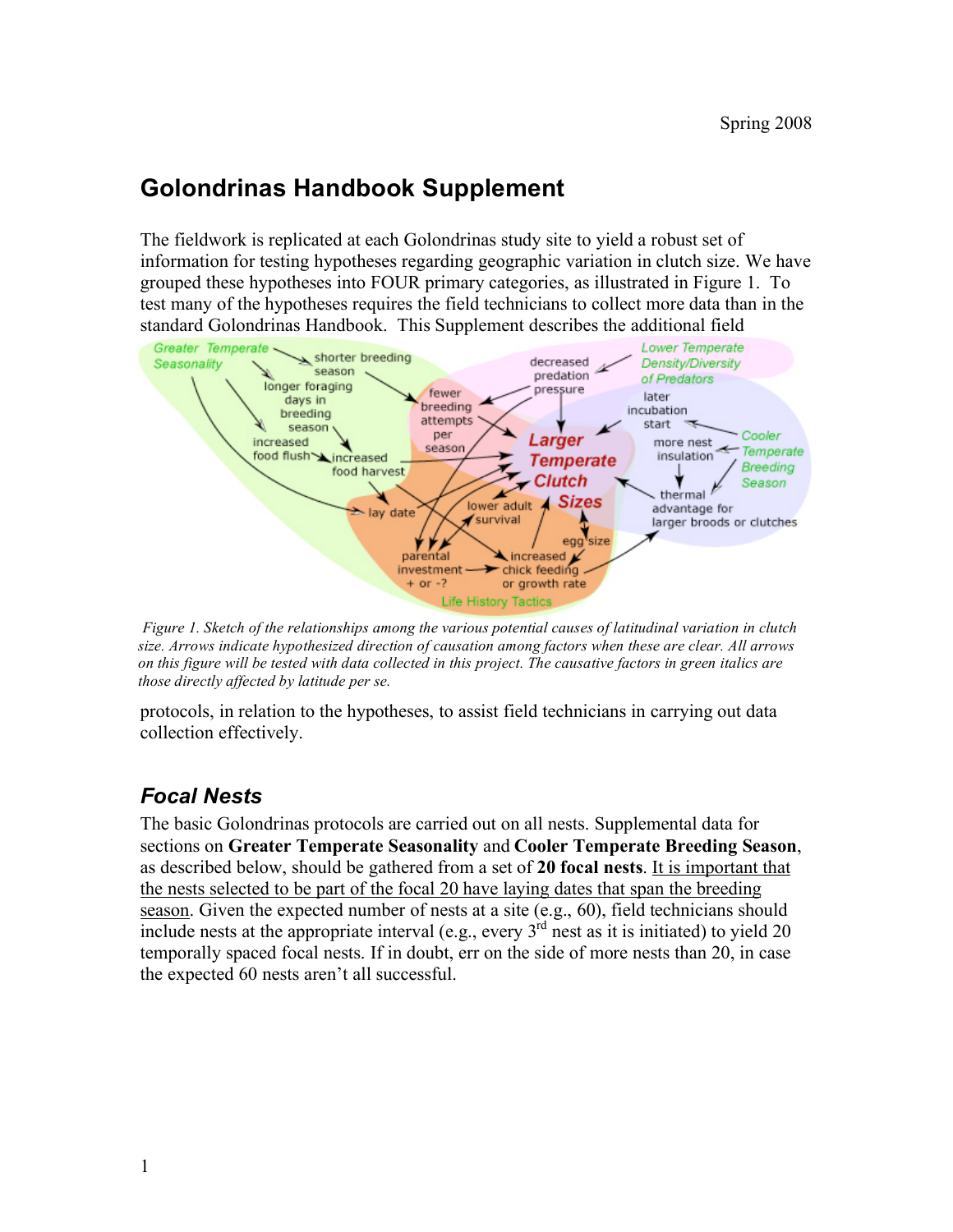### *Data Management*

All data collected must be clearly identified by the unique combination of site identity (study site name), year, nest box identity, and attempt number <site\_id.year.nest\_box\_id.attempt>.

## *Greater Temperate Seasonality*

*Background*: The seasonality hypothesis predicts higher food availability in the north leading to larger clutches. Increased food availability for nestlings could occur because of greater food resources or because of increased time during the day in order to forage or both. Central to this idea is that greater food resources in northern latitudes allow birds to lay larger clutches and to raise them successfully. In other words, southern species and populations are limited in the resources available to them and thus lay and produce smaller clutches. In addition to the role of resources, it may be that the longer potential breeding season in the low latitudes allows for more breeding attempts or the greater ability to relay if a breeding attempt fails. We test these hypotheses by measuring food supply, food deliveries and parental feeding effort.

The key prediction that will allow us to differentiate between the role of food supply and foraging day is whether total hourly feeding rates (i.e. mean feeding rates per hour) vary across latitudes. If food supply increases with increasing latitude, then total feeding visits/unit time should increase as well. However, if food supply is constant, then longer days should allow for increased time spent foraging but no difference in effort/hour.

High latitudes have a shorter breeding season, thus there are no opportunities to breed multiple times in a single breeding season and fewer opportunities to renest if a breeding attempt fails. Thus the life history value of a single breeding attempt is higher leading to a greater investment (i.e. more eggs) per breeding attempt.

*Prediction 1*: Average daily food availability measured at automated insect samplers operating at the sites will increase with latitude

*Prediction 2:* Estimated feeding effort (mean visits/hour) increases with latitude. *Prediction 3*: Total time spent active increases with increasing latitude. (difference between photoperiod and active day increases with latitude – i.e., southern birds face day length constraint)

#### Methods

We will test the seasonality hypothesis using four main methods:

- 1. Insect sampling
- 2. Feeding observations
- 3. Diet samples
- 4. Determining active day

**Insect sampling:** At each site will have at least one automated insect sampler. These samplers suck a column of air above a circulating fan blade. Any insect that flies above the column is drawn into a bottle of alcohol (percentages of mixture?) and captured.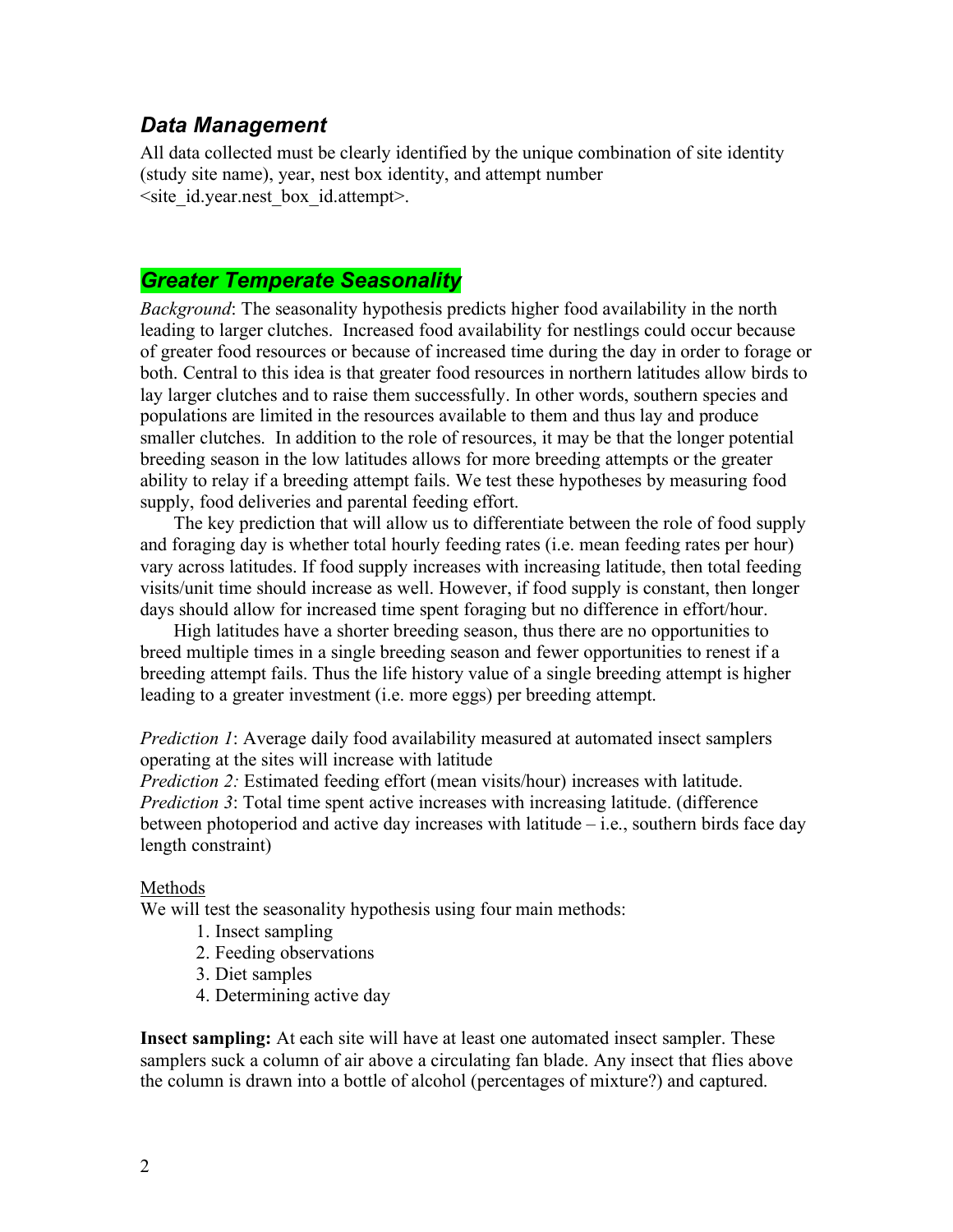Clearly label each bottle with the Site ID and complete Date (month, day, year) and keep a log of each sample name in your field notebook.

By changing the sampling bottle daily, we are able to determine daily fluctuations in insect activity and availability. This dataset can reveal differences in food availability among sites, as well as providing insight into insect thermal tolerances, differences in prey size among sites, and the role of climate change on insect populations. The daily routine of changing the insect sampler is building a unique and powerful dataset.

**Feeding observations:** Field technicians will measure feeding activity of our birds on standardized intervals all across the western Hemisphere. Each of the 20 focal nests will be observed at least twice (at nestling age 7 and 10) for a minimum of 60 minutes in the morning. During the observations, field technicians must note the time of each visit and the sex of the parent. The day prior to feeding observations are days when the parents should be trapped, in accordance with the Standard Golondrinas Handbook. Technicians should use that opportunity to mark (place white-out on the upper back of) the first adult captured at each nest. It is critical to clearly note exactly which sex was marked for each nest. During each feeding observation, it is also important to record the weather (temperature, wind speed, cloud cover, precipitation) so as to correct for environmental effects. Use accompanying Feeding Observation Data Sheet. Assign boxes to observation time slots prior to going in the field (don't decide to watch a box because you see lots of activity).

Before starting a feeding observation, settle into a location at least 100m from the box in a location that does not interfere with other nests. Wait no less than 10 minutes after placing yourself in location to begin the observation. The most efficient manner of recording your data while keeping focused on the nestbox is to circle notation on the data sheet and attach a timing device to your clipboard. This will minimize the time with your eyes away from observing.

**Diet samples**: When adult swallows are captured during the nestling phase, they are often holding a bolus of food in their mouth. It is critical that we remove these diet samples whenever possible. Each field technician should carry forceps and a few vials filled with alcohol, so that when a diet sample presents itself, we can remove and store it. Data samples should be labeled with date, site identity (study site name), year, nest box identity, and attempt number  $\leq$ site id.year.nest box id.attempt> in pencil on a piece of paper or notecard in the vial. In addition, each sample should be recorded on the data sample log.

Active day: We will extract time of activity from the iButton dataloggers placed in each nest (as part of the investigations into Cooler Temperate Breeding Season (see below). The temperature traces contained within these data files indicate when females shift their behavior from day-time to night-time incubation revealing how closely activity patterns match daylight hours.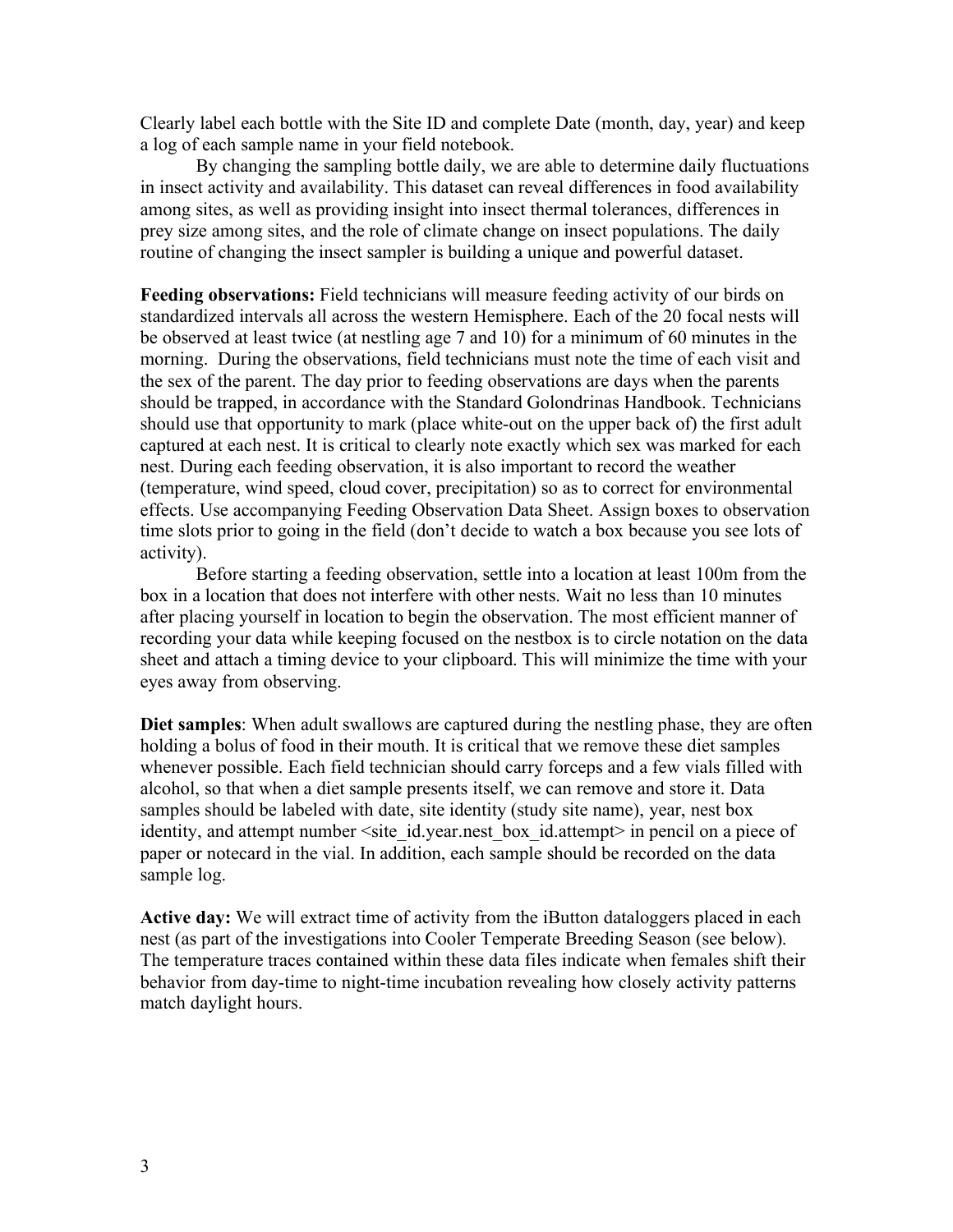## *Cooler Temperate Breeding Season*

#### Incubation Start

*Background:* The egg-viability hypothesis suggests that the reduction in egg-viability of unattended eggs during the laying period selects for smaller clutches in warmer environments. Birds lay at most one egg per day, and passerine embryos can remain viable for extended periods before development is triggered. High (above 26˚ C) ambient temperatures raise the risk of unsynchronized tissue growth, abnormal development and embryo mortality before the start of incubation and thus could select for relatively *earlier incubation start* at lower latitudes leading to smaller clutches. Comparisons of Tree Swallows breeding in Tennessee and Alaska revealed that females were more likely to start incubation early when temperatures exceeded 26˚ C, irrespective of location and lay date. These results from North American sites are especially interesting since the hypothesized mechanism (loss of embryo viability) is expected to be of increasing importance at tropical latitudes as daily temperatures exceed 26˚ C for much of the day.

*Prediction 1*: Within and between sites, warm temperatures lead to incubation beginning earlier in the laying sequence.

*Prediction 2*: Under warm temperatures, early-laid eggs will be less likely to hatch if females don't begin incubation earlier in laying sequence.

#### Methods

For each of the 20 focal nests, visit every day during laying, marking each egg as it appears. Using a pencil, held tangential (not point-on) to the shell, eggs should be numbered as they appear. The pencil markings permit technicians to record hatching order (if possible) and to identify the laying order of any unhatched eggs.

Using iThermo running for a Palm Pilot, technicians should program pairs of iButton data loggers (DLs) Mission to record every 2 minutes. The memory of DLs recording every 2 minutes will reach capacity in 3 days. Technicians should download data from DLs and reprogram them every  $3<sup>rd</sup>$  day throughout laying. Information on how to program and use the Palm software and the iButtons is included in a separate guide. It is critical to save files so that the name includes the Site Identity, Year, Nest Box Identity, and Attempt Number. This information will enable the DL data to be matched up with the monitoring data such as clutch size, first egg date, etc.

#### Clutch cooling rates

*Background:* The thermal dynamics of incubation and brooding are dependent on the number of eggs and chicks, respectively. The clutch-cooling hypothesis suggests that for intermittent incubators (like swallows), a *thermal advantage for larger clutches* arises from the greater thermal inertia of



*Figure 2. Clutch temperature vs . incubation recesses and the relative cooling rates of small (solid line/black dot) and large (dotted line/green dots) clutch sizes.*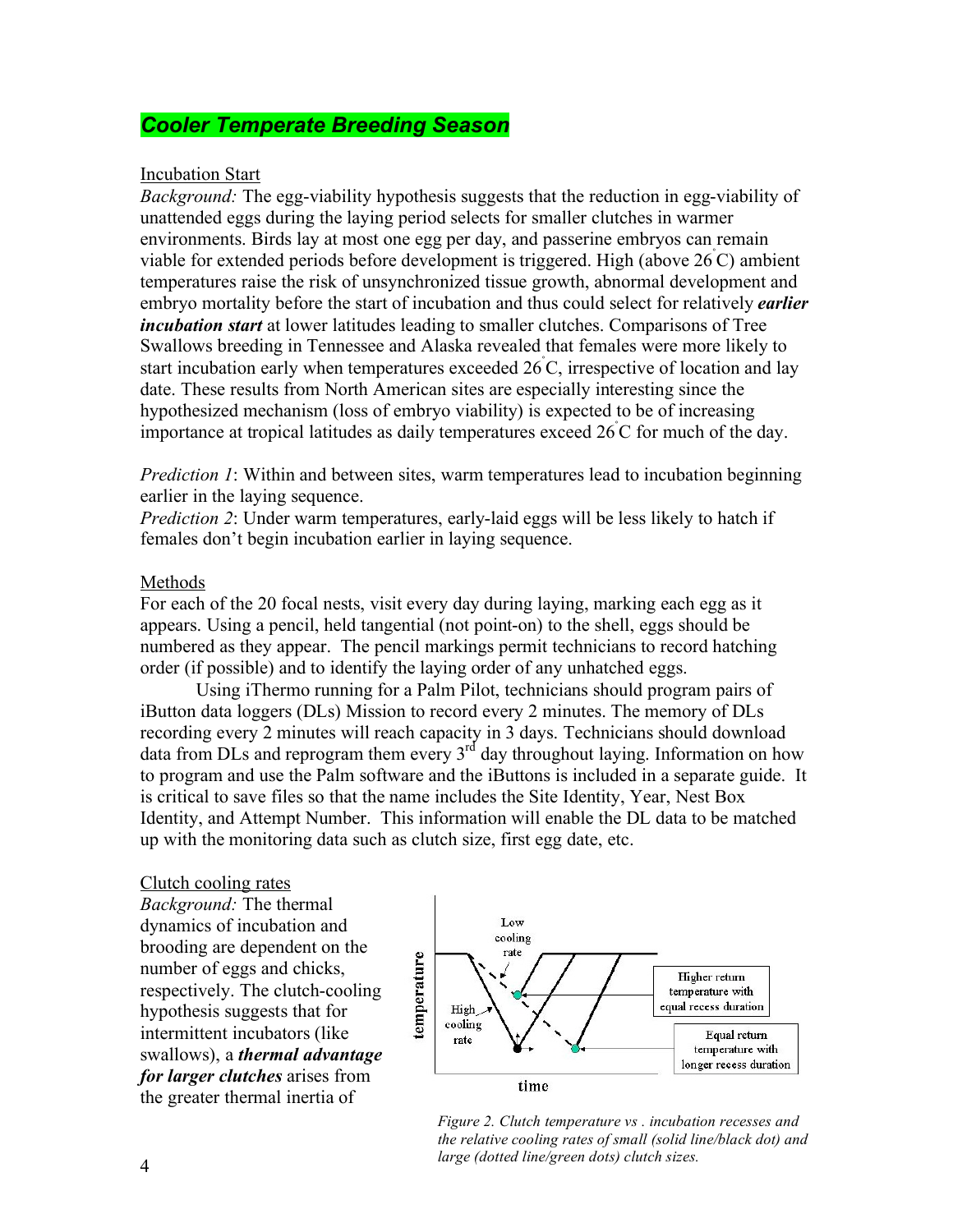larger clutches in cooler weather. Incubation rhythms represent the optimal balance females create between meeting their own energy demands while maintaining the thermal requirements of the embryos. This hypothesis predicts that reduced cooling rates could affect female decisions regarding the balance of parent-embryo demands in several ways. The hypothesis is complicated by the likelihood that reduced cooling rates may result predominantly from warmer ambient temperatures, and secondarily from larger clutches and greater nest insulation. Reduced cooling rates could benefit females by permitting longer foraging bouts without any costs to embryos (no decrease in average egg temperature), or could benefit the embryos (increase average egg temperature) without any costs to the female (no change foraging bout duration) (see Figure 2). Reductions in cooling rates that stem from larger clutches and nest insulation might be advantageous in higher latitudes and in cooler environments, while reductions in cooling rates from higher ambient temperatures in the tropics may swamp out any effects of clutch size or nest insulation on cooling rates.

Overall cooling rates are determined by the interaction of three factors (clutch size, ambient temperatures, and nest insulation) that may vary latitudinally, sometimes in opposite directions. We will gather the first systematic data set on all three of these factors, together with the key behavioral component, incubation rhythm, to understand how latitude affects incubation and selection on clutch sizes.

*Prediction 1*: when environmental conditions are cooler, females have short recesses, with shortest recesses among females with smaller clutches, or *Prediction 2*: when environmental conditions are cooler, females of all clutch sizes have equally short recesses, and so females with larger clutches have higher return temperatures

#### Methods

As during the laying phase, technicians should place iButtons in nests recording at 2 min intervals. The memory of DLs recording every 2 minutes will reach capacity in 3 days. Technicians should download data from  $\text{D}$ Ls and reprogram them every  $3^{\text{rd}}$  day until all eggs have hatched. It is critical to save files so that the name includes the Site Identity, Year, Nest Box Identity, and Attempt Number. This information will enable the DL data to be matched up with the monitoring data such as clutch size, first egg date, etc.

#### Geographic variation in nest insulation

Refer to the Golondrinas Handbook, which outlines methods for measuring nest material.

## *Lower Temperate Density/Diversity of Predators*

Alexander Skutch proposed one of the most influential hypotheses for clutch size reduction in the tropics by connecting the frequency of *parental feeding visits* to the *predation risk* of the brood, later demonstrated by Martin and colleagues. Skutch claimed that the number and diversity of nest-predators was much higher in the tropics, and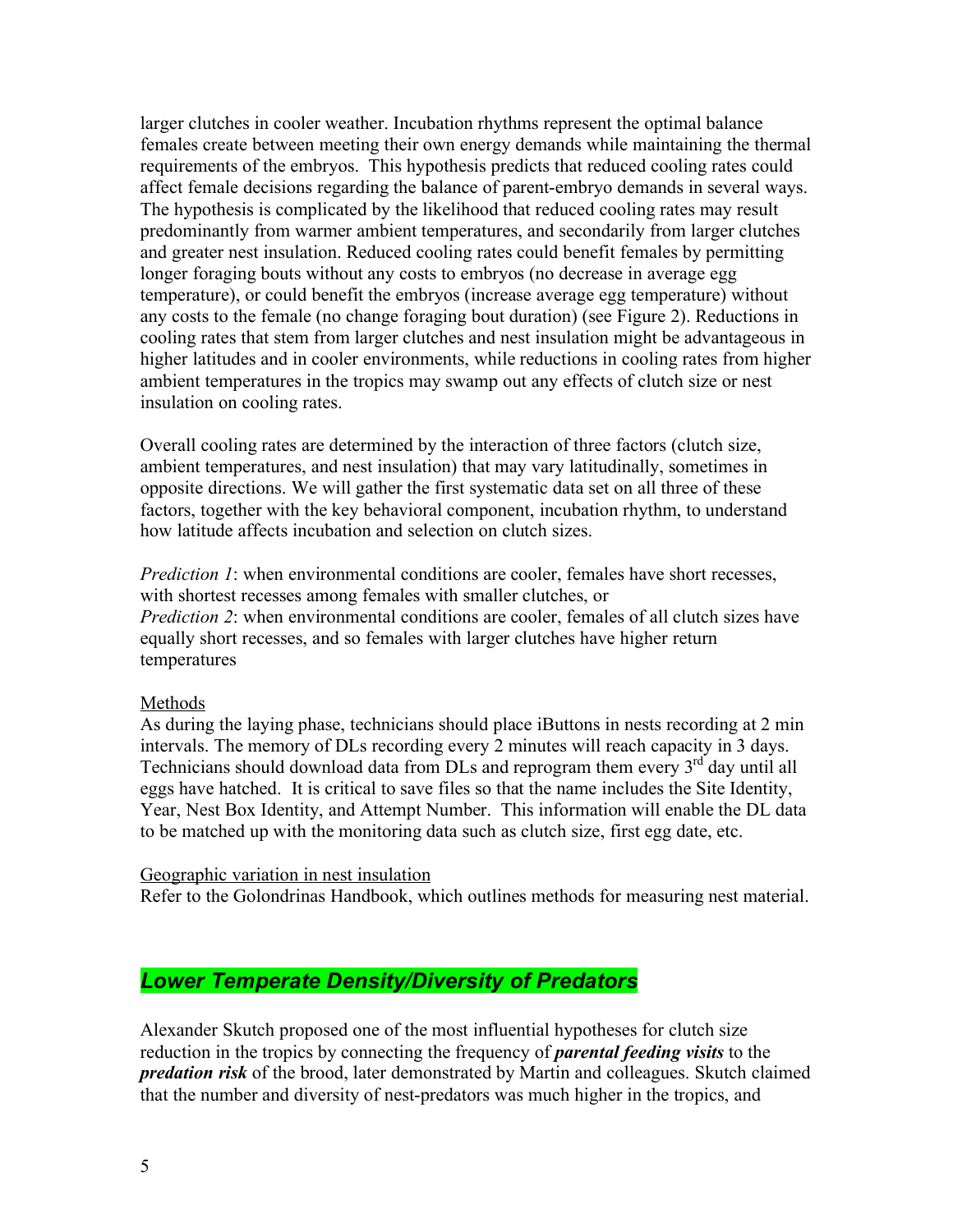reasoned that parents visiting the nest served as a location-cue for would-be predators. Thus, parents outside the tropics, encountering *lower densities or diversities of predators*  could afford to risk rearing the chicks from *larger temperate clutches.* There is a clear need to monitor nest-predation intensity with latitude, and we will do so in natural nests in this project. There are also very few direct comparisons of the patterns of prey delivery to the offspring across latitudes. Orians found that females visited the nest less often and fed lower amounts of food per hour in Costa Rican blackbirds than in the same species in Washington, yet Martin et al. found that mid-latitude birds in the southern hemisphere, with smaller clutches, actually delivered more food to their broods, more frequently, than do birds at higher latitudes in the north. Clearly, further systematic data collection in a single clade of birds is warranted over a larger geographic scope to determine whether feeding rates are higher in temperate areas and whether the strength of the link between feeding rates and predation risk varies geographically.

#### Methods

Exploring the role of predators requires estimates of parental feeding rates (estimated for 20 focal nests as described under section on Greater Temperate Seasonality) and estimates of natural predation rates. For this objective, field technicians should assess the likelihood of natural nests occurring near the study site. If natural nests are likely, technicians should search for natural nests. If any natural nests are found, they should be monitored in a manner analogous to nest boxes, but with inferring phases based on parental observations. If nest entrances can be reached, technicians should use telescoping mechanics mirrors to view inside cavities. If ladders are used, technicians MUST wear helmets.

## *Life History Tactics*

The central set of interactions among effects in Fig. 1 involves the intriguing set of tactical trade-offs among different forms and amounts of reproductive effort, many of which are remote from environmental influences. It is extremely likely that tactical tradeoffs vary with latitude, and elucidating these patterns to test the following hypotheses will likely provide many of the missing pieces to the clutch size puzzle.

*Adult Survival-Reproduction Trade-off (across years).*Latitudinal differences in *adult survival* could constrain or mediate latitudinal variation in clutch size. Trade-offs between parental survival and fecundity are a basic building block of life history theory. The traditional generalization is that survival rates are higher in the tropics, yet there is considerable debate about the evidence because many studies mix the return rates of different segments of the populations (e.g. floaters vs. territorial breeders vs. dispersing young). The proposed study is focusing on the survival and ecology of the breeding segment of swallow populations throughout the Americas. The project will produce the first comparative mark-recapture dataset on a single genus of birds across the entire range of possible latitudes, making it possible to test for a latitudinal gradient in breeding adult survival and its correlation with clutch size*.*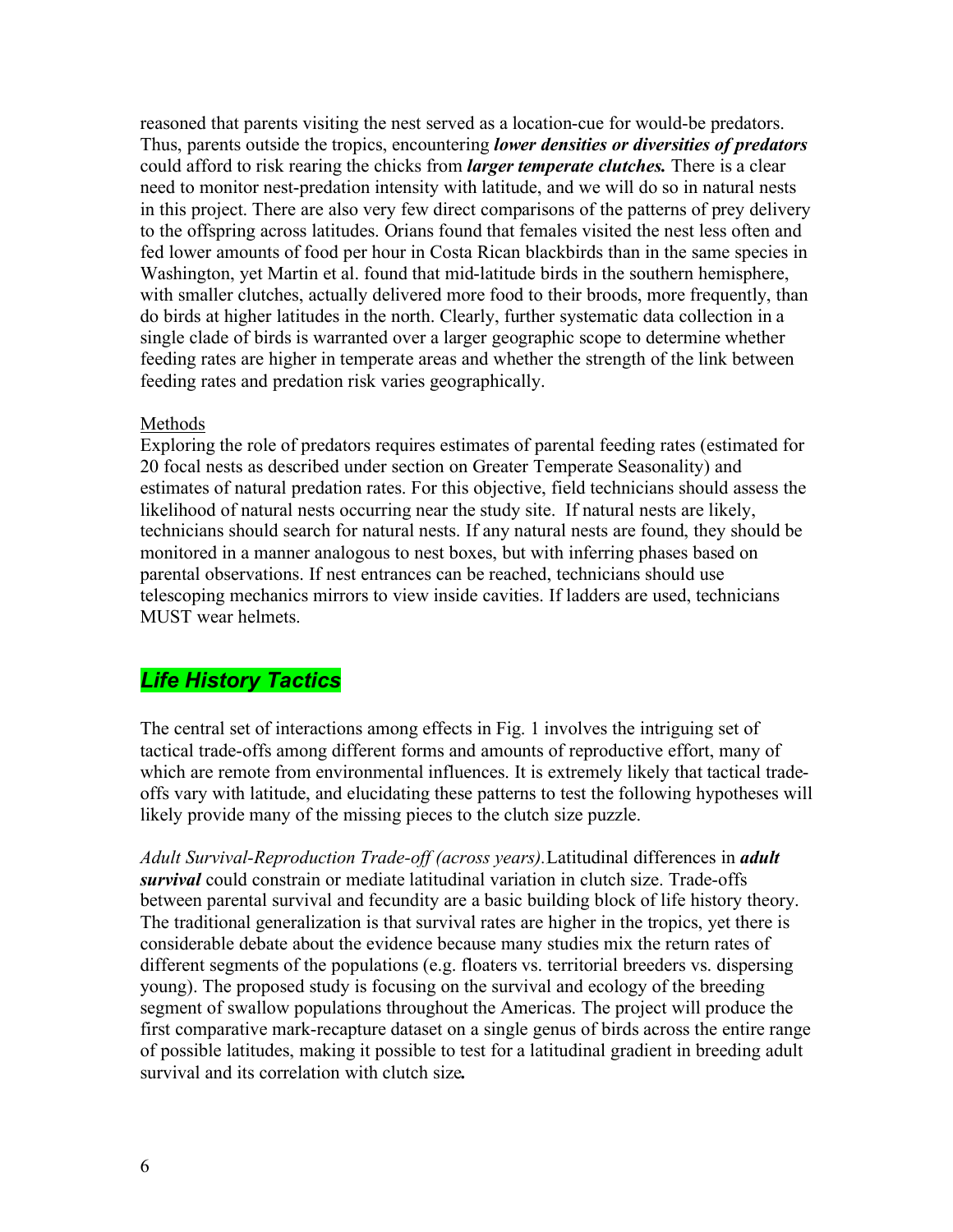An association of *larger clutches* with *lower adult survival* is often presumed to exist for latitudinal gradients and has been demonstrated for contrasts between northern and southern hemisphere passerines from mid-latitudes. After we explore the generality of this association, the next step will be to determine whether such an association results from selection for reduced clutch sizes in response to higher adult survival, or higher adult survival in response to reduced fecundity, a fundamental question in life history theory.

*Breeding attempts per season (trade-off within year).* If there are *fewer temperate breeding attempts per season*, this raises the possibility that *larger temperate clutch sizes* could arise from a within-season reallocation of effort. In *Tachycineta*, breeding seasons are shorter in the temperate, both within and across species, but it is not clear whether this is due to infrequent multiple attempts by individuals or greater synchrony of laying dates at higher latitudes. Separating multiple brooding from highly desynchronized breeding is critical to accurately measuring latitudinal gradients in fecundity (for *Adult Survival-Reproduction Trade-off*; see above) and to weighing accurately the ultimate and proximate causes of regional variation in parental tactics and their effects on clutch size variation. Few studies have examined systematic latitudinal variation in multiple-broodedness within a single bird species, but comparative studies suggest that the number of broods, rather than clutch size, is the primary influence on annual fecundity.

*Egg Size-Clutch Size allocations (trade-off within breeding attempt).* One of the most straightforward correlates of reduced clutch size may be a parental repackaging of gametic effort into fewer but larger eggs. The meager data available on egg sizes of *Tachycineta* species suggests that birds in lower latitudes may actually be laying larger eggs for their body size (Winkler et al. unpubl. data) without changing relative egg length. Increases in *egg size* between species are correlated with increases in incubation and nestling periods, and they thus may be associated with the intriguing negative relationship between clutch size and these other reproductive traits.

#### Methods

These hypotheses will be addressed using data collected from all nests as described in the standard Golondrinas Handbook. It is very important that technicians trap and band all adults and offspring. It is equally important that technicians re-capture all adults banded in previous years in order to make a documented re-sighting (i.e., record band numbers). The Golondrinas Handbook contains the protocols for measuring egg size.